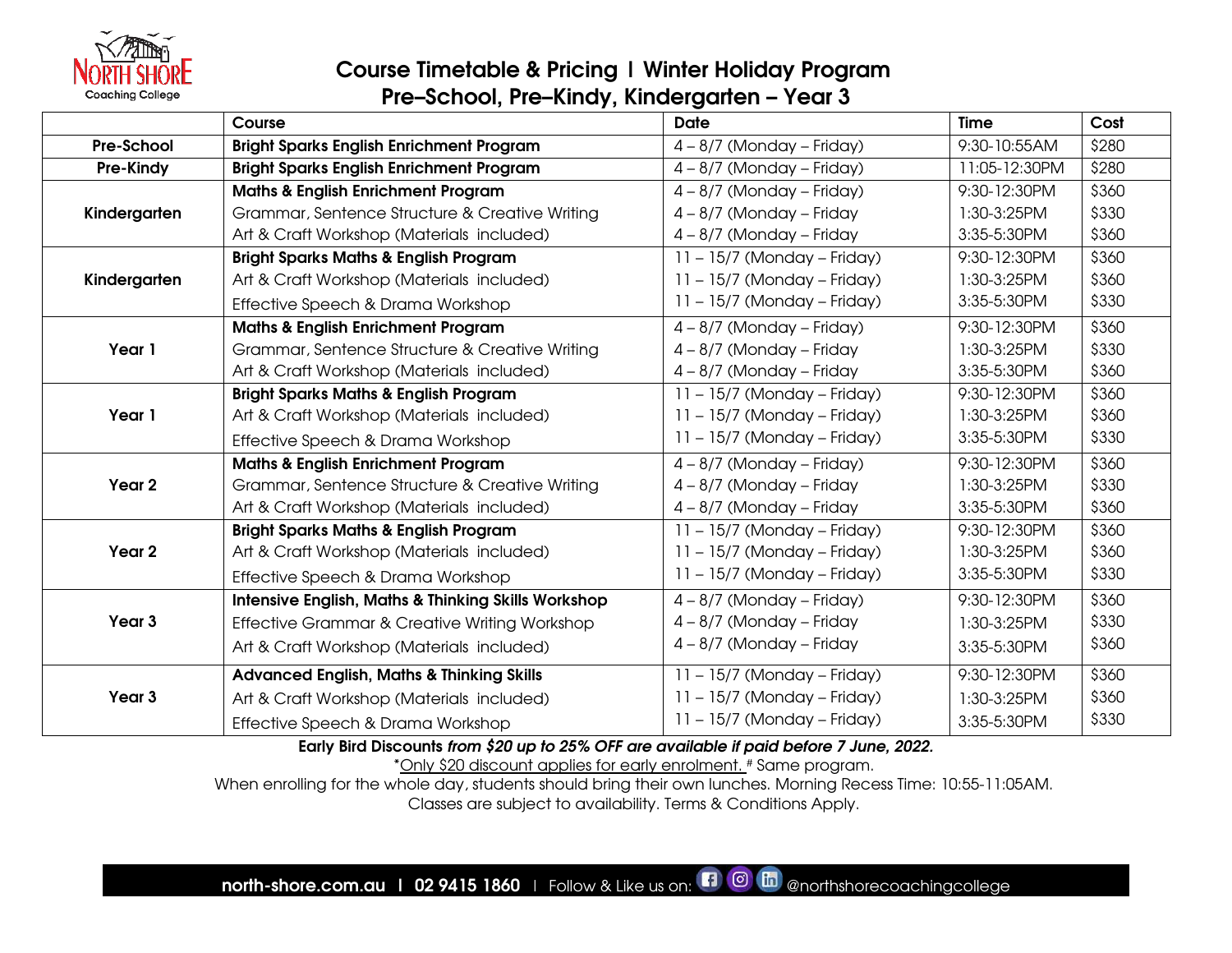

# Course Timetable & Pricing | Winter Holiday Program

Year  $4 - 6$ 

|                            | Course                                                          | <b>Date</b>                   | <b>Time</b>  | Cost  |
|----------------------------|-----------------------------------------------------------------|-------------------------------|--------------|-------|
| Year 4                     | <b>Intensive English, Maths &amp; Thinking Skills</b>           | $4 - 8/7$ (Monday – Friday)   | 9:30-12:30PM | \$360 |
|                            | OC Exam Prep I-3 Tests Daily* ENGLISH, MATHS & THINKING SKILLS  | $4 - 8/7$ (Monday – Friday)   | 1:30-4:30PM  | \$420 |
|                            | Effective Grammar & Creative Writing Workshop#                  | $4 - 8/7$ (Monday – Friday)   | 1:30-3:25PM  | \$330 |
|                            | Debate & Public Speaking Workshop                               | $4 - 8/7$ (Monday – Friday)   | 3:35-5:30PM  | \$330 |
| Year 4                     | <b>Advanced English, Maths &amp; Thinking Skills</b>            | $11 - 15/7$ (Monday – Friday) | 9:30-12:30PM | \$360 |
|                            | OC Exam Prep II-3 Tests Daily* ENGLISH, MATHS & THINKING SKILLS | $11 - 15/7$ (Monday – Friday) | 1:30-4:30PM  | \$420 |
|                            | Effective Grammar & Creative Writing Workshop#                  | $11 - 15/7$ (Monday – Friday) | 1:30-3:25PM  | \$330 |
|                            | Art & Craft Workshop (Materials included)                       | $11 - 15/7$ (Monday – Friday) | 3:35-5:30PM  | \$360 |
| <b>OC Test Preparation</b> | Enrol in Week 1 and Week 2 (10 FULL Days) 9:30-4:30pm.          | Offer expires on the 7 June.  |              |       |
| for 2022                   | Pay only \$1060 (Instead of \$1560)                             | No other discounts apply.     |              |       |
| Year 5                     | Intensive English, Maths, Thinking Skills & Written Expression  | $4 - 8/7$ (Monday – Friday)   | 9:30-12:30PM | \$360 |
|                            | <b>Exam Preparation Program I*</b>                              | $4 - 8/7$ (Monday – Friday)   | 1:30-4:30PM  | \$420 |
|                            | Effective Genre & Essay writing Skills#                         | $4 - 8/7$ (Monday – Friday)   | 1:30-3:25PM  | \$330 |
|                            | Debate & Public Speaking Workshop                               | $4 - 8/7$ (Monday – Friday)   | 3:35-5:30PM  | \$330 |
| Year 5                     | Advanced Maths, Problem Solving & Lateral Thinking Skills for   | $11 - 15/7$ (Monday - Friday) | 9:30-12:30PM | \$360 |
|                            | <b>Exams &amp; Competition Success</b>                          |                               |              |       |
|                            | <b>Exam Preparation Program II*</b>                             | $11 - 15/7$ (Monday – Friday) | 1:30-4:30PM  | \$420 |
|                            | Effective Genre & Essay writing Skills #                        | $11 - 15/7$ (Monday – Friday) | 1:30-3:25PM  | \$330 |
|                            | Art & Craft Workshop (Materials included)                       | $11 - 15/7$ (Monday – Friday) | 3:35-5:30PM  | \$360 |
| Year 6                     | <b>Challenge Maths &amp; Innovative Science Workshop (With</b>  | $4 - 8/7$ (Monday – Friday)   | 9:30-12:30PM | \$360 |
|                            | <b>Experiments)</b>                                             |                               |              |       |
|                            | Effective Genre & Essay Writing Skills#                         | $4 - 8/7$ (Monday – Friday)   | 1:30-3:25PM  | \$330 |
|                            | Debate & Public Speaking Workshop                               | $4 - 8/7$ (Monday – Friday)   | 3:35-5:30PM  | \$330 |
| Year 6                     | Advanced Maths, Problem Solving & Lateral Thinking Skills for   | $11 - 15/7$ (Monday – Friday) | 9:30-12:30PM | \$360 |
|                            | <b>Exams &amp; Competition Success</b>                          |                               |              |       |
|                            | Effective Genre & Essay writing Skills#                         | $11 - 15/7$ (Monday – Friday) | 1:30-3:25PM  | \$330 |
|                            | Art & Craft Workshop (Materials included)                       | $11 - 15/7$ (Monday – Friday) | 3:35-5:30PM  | \$360 |

Early Bird Discounts from \$20 up to 25% OFF are available if paid before 7 June, 2022.

\*Only \$20 discount applies for early enrolment. # Same program. When enrolling for the whole day, students should bring their own lunches. Morning Recess Time: 10:55-11:05AM. Classes are subject to availability. Terms & Conditions Apply.

north-shore.com.au | 02 9415 1860 | Follow & Like us on:  $\Box$  @ morthshorecoachingcollege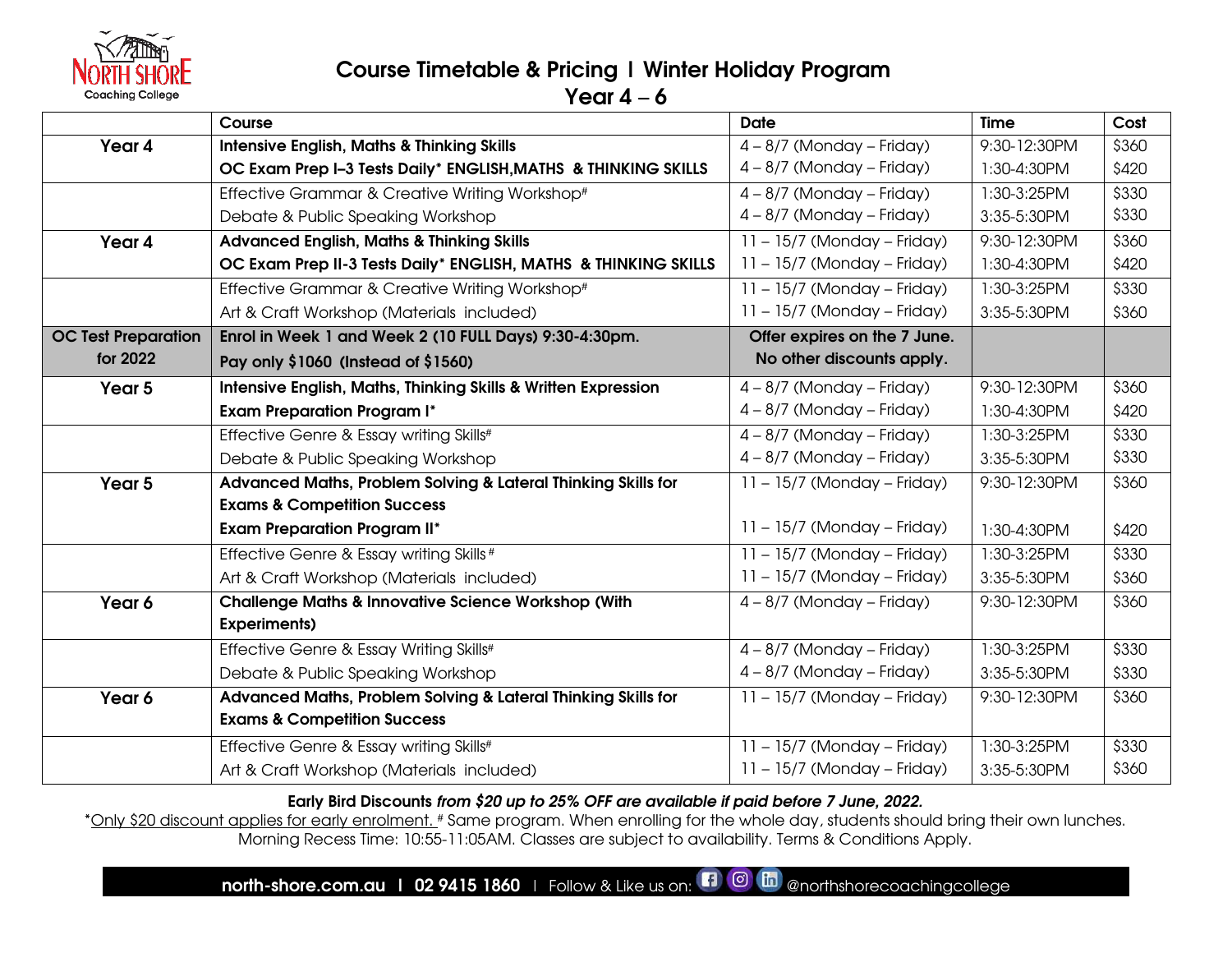

# Course Timetable & Pricing | Winter Holiday Program Year 7-10 Express Revision & Headstart Success Holiday Program

|                   | Course                                                         | <b>Date</b>                   | <b>Time</b>  | Cost  |
|-------------------|----------------------------------------------------------------|-------------------------------|--------------|-------|
|                   | Maths Revision & Headstart on Key Topics#                      | 4-8/7 (Monday - Friday)       | 9:00-10:55AM | \$360 |
| Year <sub>7</sub> | Effective Writing Skills for Exam success                      | 4-8/7 (Monday - Friday)       | 11:05-1:00PM | \$360 |
|                   | Advanced Study & Reading Skills                                | 4-8/7 (Monday - Friday)       | 1:30-3:30PM  | \$360 |
| Year <sub>7</sub> | Widen Your Science Horizon with Practical Experiments          | $11 - 15/7$ (Monday – Friday) | 9:00-10:55AM | \$360 |
|                   | Maths Revision & Headstart on Key Topics#                      | $11 - 15/7$ (Monday – Friday) | 11:05-1:00PM | \$360 |
|                   | Public Speaking workshop                                       | $11 - 15/7$ (Monday – Friday) | 1:30-3:30PM  | \$360 |
|                   | Maths Revision & Headstart on Key Topics#                      | 4-8/7 (Monday - Friday)       | 9:00-10:55AM | \$360 |
| Year 8            | Effective Writing Skills for Exam success                      | 4-8/7 (Monday - Friday)       | 11:05-1:00PM | \$360 |
|                   | Advanced Study & Reading Skills                                | 4-8/7 (Monday - Friday)       | 1:30-3:30PM  | \$360 |
|                   | Widen Your Science Horizon with Practical Experiments          | $11 - 15/7$ (Monday – Friday) | 9:00-10:55AM | \$360 |
| Year 8            | Maths Revision & Headstart on Key Topics#                      | $11 - 15/7$ (Monday - Friday) | 11:05-1:00PM | \$360 |
|                   | Public Speaking workshop                                       | $11 - 15/7$ (Monday – Friday) | 1:30-3:30PM  | \$360 |
|                   | Advanced Study & Reading Skills                                | 4-8/7 (Monday - Friday)       | 9:00-10:55AM | \$360 |
| Year 9            | Maths Revision & Headstart on Key Topics                       | 4-8/7 (Monday - Friday)       | 11:05-1:00PM | \$360 |
|                   | Developing Film Analysis - Assessment & Exam Skills            | 4-8/7 (Monday - Friday)       | 1:30-3:25PM  | \$360 |
|                   | The Reading Academy (Intellectually Absorbing Texts to Develop | 4-8/7 (Monday - Friday)       | 3:30-5:30PM  | \$360 |
|                   | Essential Thinking, Reading & Writing skills)                  |                               |              |       |
|                   | New Approaches to Creative Writing & Genre Writing             | $11 - 15/7$ (Monday – Friday) | 9:00-10:55AM | \$360 |
| Year 9            | Widen Your Science Horizon with Practical Experiments          | $11 - 15/7$ (Monday – Friday) | 11:05-1:00PM | \$360 |
|                   | Public Speaking workshop                                       | $11 - 15/7$ (Monday - Friday) | 1:30-3:30PM  | \$360 |
|                   | Advanced Study & Reading Skills                                | 4-8/7 (Monday - Friday)       | 9:00-10:55AM | \$360 |
| Year 10           | Maths Revision & Headstart on Key Topics                       | 4-8/7 (Monday - Friday)       | 11:05-1:00PM | \$360 |
|                   | Developing Film Analysis - Assessment & Exam Skills            | 4-8/7 (Monday - Friday)       | 1:30-3:25PM  | \$360 |
|                   | The Reading Academy (Intellectually Absorbing Texts to Develop | 4-8/7 (Monday - Friday)       | 3:30-5:30PM  | \$360 |
|                   | Essential Thinking, Reading & Writing skills)                  |                               |              |       |
|                   | New Approaches to Creative Writing & Genre Writing             | $11 - 15/7$ (Monday – Friday) | 9:00-10:55AM | \$360 |
| Year 10           | Widen Your Science Horizon with Practical Experiments          | $11 - 15/7$ (Monday – Friday) | 11:05-1:00PM | \$360 |
|                   | Public Speaking workshop                                       | $11 - 15/7$ (Monday – Friday) | 1:30-3:30PM  | \$360 |

Early Bird Discounts from \$20 up to 25% OFF are available if paid before 7 June, 2022.

\*Only \$20 discount applies for early enrolment. # Same program. When enrolling for the whole day, students should bring their own lunches. Morning Recess Time: 10:55-11:05AM.Classes are subject to availability. Terms & Conditions Apply.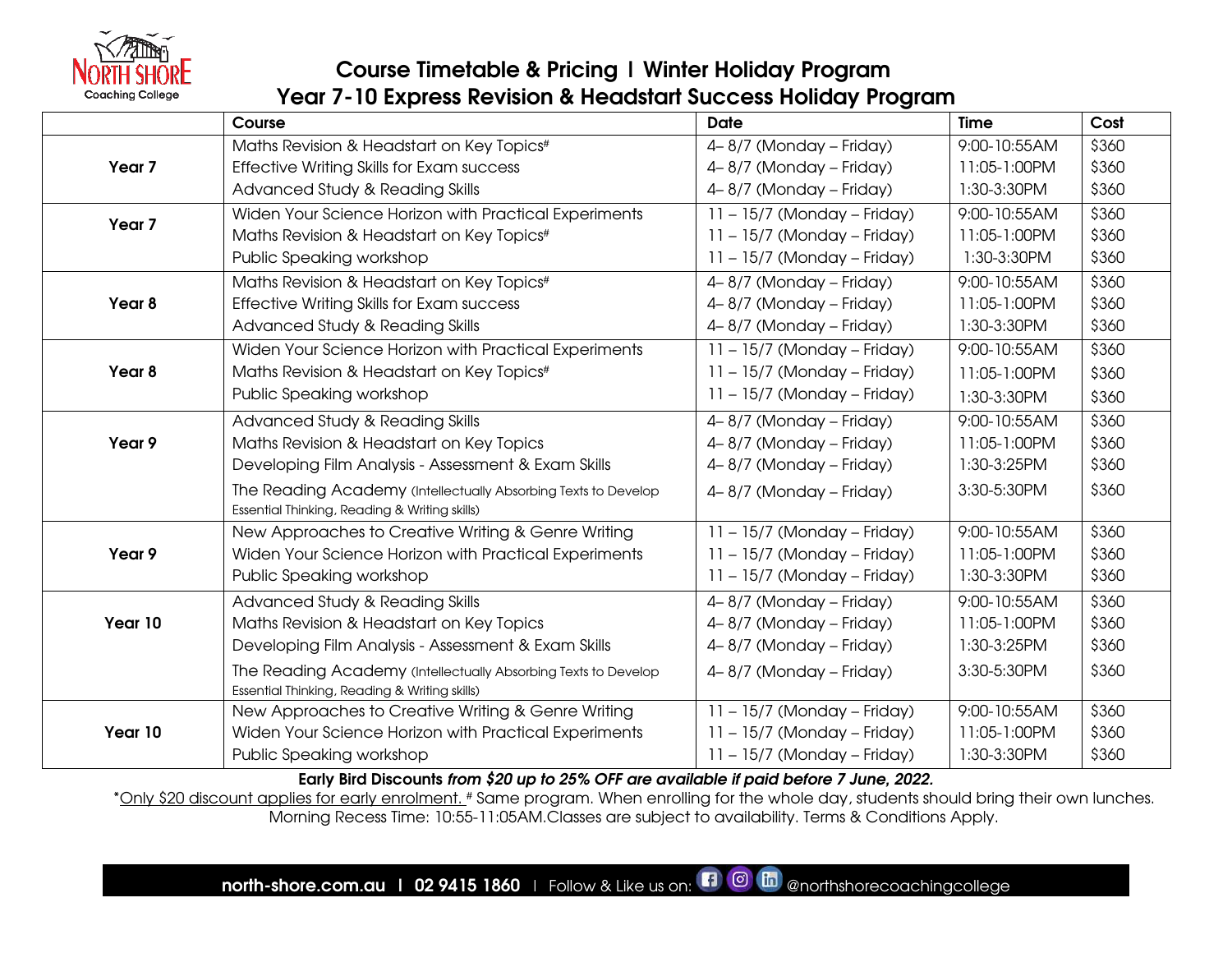

#### Course Timetable & Pricing | Winter Holiday Program Year 11

| Course           | <b>Topic Area(s)</b>                                                                        | <b>Date</b>       | <b>Time</b>       | Cost  |
|------------------|---------------------------------------------------------------------------------------------|-------------------|-------------------|-------|
| <b>MATHS</b>     | * Trigonometry<br>* Limits and the First Principle<br>* Techniques of Differentiation       | $4 - 8/7$         | $1:30 - 3:25$ PM  | \$360 |
| (Advanced – 2U)  | * Applications of Differentiation on Polynomials<br>* Exponentials and Logarithms           | (Monday - Friday) |                   |       |
| <b>MATHS</b>     | * Further Trigonometry Functions   &    * Inverses and Inverse Trigonometry Functions   &   | $4 - 8/7$         | $9:00 - 10:55AM$  | \$360 |
| $(Ext 1 - 3U)$   | * Exponential Growth & Decay                                                                | (Monday – Friday) |                   |       |
| <b>ENGLISH</b>   | * Common Modules: Texts & Human Experiences   Reading & Essay Tasks                         | $4 - 8/7$         | $11:05 - 1:00$ PM | \$360 |
| (Advanced)       | - Module A: Textual Conversations                                                           | (Monday - Friday) |                   |       |
|                  | - Module B: Critical Study of Literature                                                    |                   |                   |       |
|                  | - Module C: The Craft of Writing                                                            |                   |                   |       |
| <b>ENGLISH</b>   | <b>SERIES 3</b>                                                                             | $4 - 8/7$         | $3:35 - 5:30$ PM  | \$360 |
| (Extension)      | Each day, students will explore a <b>postmodern critical theorist</b> who has had a crucial | (Monday – Friday) |                   |       |
|                  | impact on both the understanding of literature, and on literature itself. Discussion of the |                   |                   |       |
|                  | theorist through key extracts, and applying the theoretical framework to a                  |                   |                   |       |
|                  | literary text to further develop students' grasp of literary hermeneutics and the           |                   |                   |       |
|                  | interpretation of texts in terms of philosophical paradigms.                                |                   |                   |       |
| <b>ENGLISH</b>   | * Common Module: Reading Unseen Texts, Focus on Writing, Listening Tasks                    | $11 - 15/7$       | $11:05 - 1:00$ PM | \$360 |
| (EAL/D)          | * Module A: Explaining Different Texts                                                      | (Monday - Friday) |                   |       |
|                  | * Module B: Poetry                                                                          |                   |                   |       |
| <b>ENGLISH</b>   | * Common Modules: Texts & Human Experiences   Reading & Essay Tasks                         | $11 - 15/7$       | $9:00 - 10:55AM$  | \$360 |
| (Standard)       | - Module A: Essay                                                                           | (Monday – Friday) |                   |       |
|                  | - Module B: Close Study of Literature                                                       |                   |                   |       |
|                  | - Module C: The Craft of Writing                                                            |                   |                   |       |
| <b>PHYSICS</b>   | Selected topics from:                                                                       | $11 - 15/7$       | 1:30-3:25PM       | \$360 |
|                  | * Waves & Thermodynamics<br>*Dynamics                                                       | (Monday - Friday) |                   |       |
| <b>CHEMISTRY</b> | Selected topics from:                                                                       | $11 - 15/7$       | $3:35 - 5:30$ PM  | \$360 |
|                  | * Introduction to Quantitative Chemistry<br>* Reactive Chemistry                            | (Monday - Friday) |                   |       |
|                  | * Drivers of reactions                                                                      |                   |                   |       |

#### Early Bird Discounts from \$20 up to 25% OFF are available if paid before 7 June, 2022.

\*Only \$20 discount applies for early enrolment. # Same program. When enrolling for the whole day, students should bring their own lunches. Morning Recess Time: 10:55-11:05AM.Classes are subject to availability. Terms & Conditions Apply.